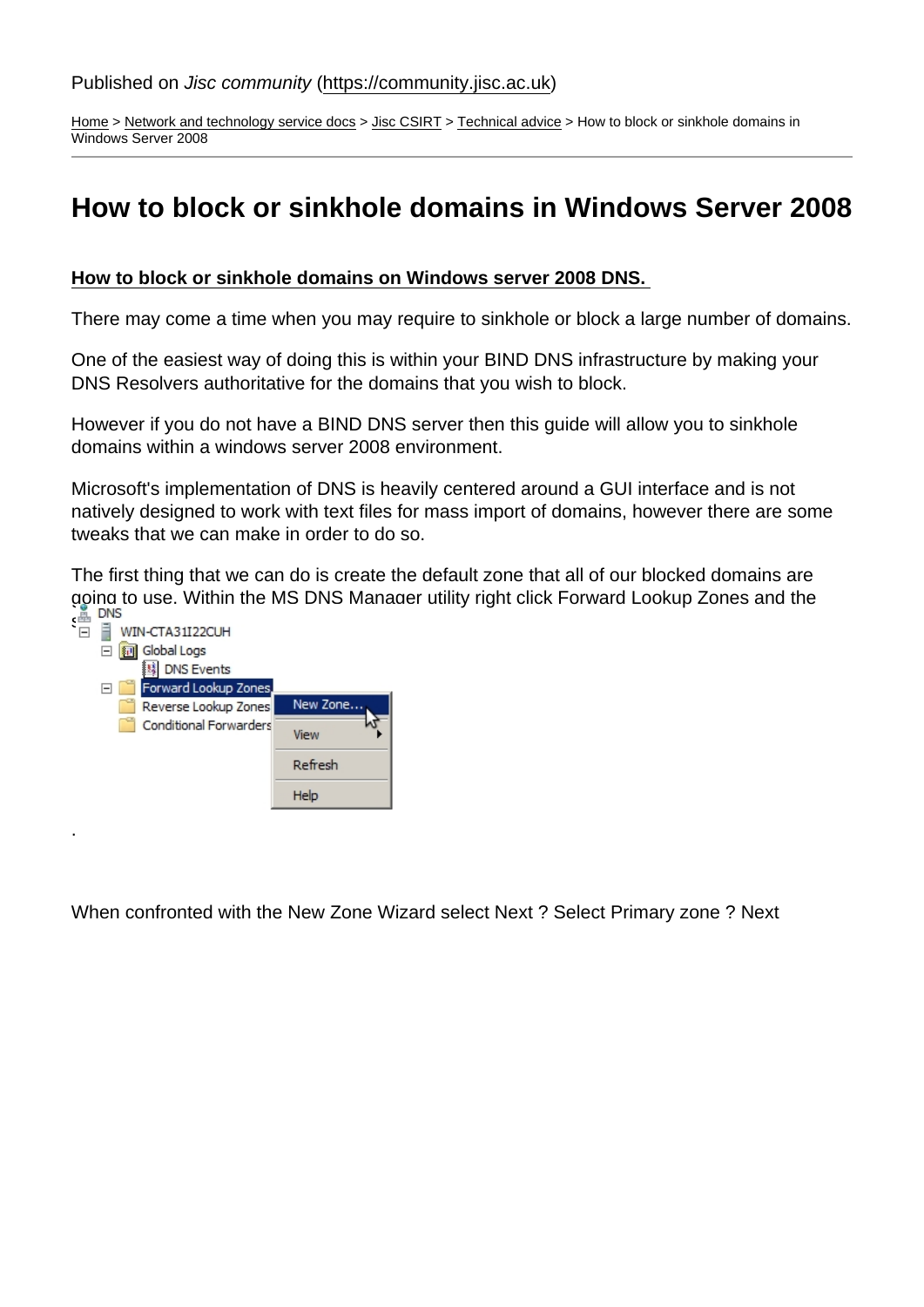| <b>New Zone Wizard</b>                                                                                               |                                                                                                                                                                                   |
|----------------------------------------------------------------------------------------------------------------------|-----------------------------------------------------------------------------------------------------------------------------------------------------------------------------------|
| <b>Zone Name</b><br>What is the name of the new zone?                                                                |                                                                                                                                                                                   |
| The zone name specifies the portion of the DNS namespace for which this server is<br>not the name of the DNS server. | authoritative. It might be your organization's domain name (for example, microsoft.com)<br>or a portion of the domain name (for example, newzone.microsoft.com). The zone name is |
| Zone name:                                                                                                           |                                                                                                                                                                                   |
| blocked_domains                                                                                                      |                                                                                                                                                                                   |
|                                                                                                                      |                                                                                                                                                                                   |
|                                                                                                                      |                                                                                                                                                                                   |
|                                                                                                                      |                                                                                                                                                                                   |
|                                                                                                                      |                                                                                                                                                                                   |
|                                                                                                                      |                                                                                                                                                                                   |
|                                                                                                                      |                                                                                                                                                                                   |
|                                                                                                                      | Cancel<br>$<$ Back<br>Next                                                                                                                                                        |

Now enter the name that you want to give this zone. And then accept the default filename of the specified Zone name.dns in this example it is blocked\_domains.dns.

The next page in the wizard talks about dynamic updates.

| <b>New Zone Wizard</b><br>×                                                                                                                                                                                                                          |
|------------------------------------------------------------------------------------------------------------------------------------------------------------------------------------------------------------------------------------------------------|
| <b>Dynamic Update</b><br>You can specify that this DNS zone accepts secure, nonsecure, or no dynamic<br>updates.                                                                                                                                     |
| Dynamic updates enable DNS client computers to register and dynamically update their<br>resource records with a DNS server whenever changes occur.                                                                                                   |
| Select the type of dynamic updates you want to allow:                                                                                                                                                                                                |
| O Allow only secure dynamic updates (recommended for Active Directory)<br>This option is available only for Active Directory-integrated zones.                                                                                                       |
| Allow both nonsecure and secure dynamic updates<br>Dynamic updates of resource records are accepted from any dient.<br>This option is a significant security vulnerability because updates can be<br>$\triangle$<br>accepted from untrusted sources. |
| ⊙ Do not allow dynamic updates<br>Dynamic updates of resource records are not accepted by this zone. You must update<br>these records manually.                                                                                                      |
| $<$ Back<br>Next ><br>Cancel                                                                                                                                                                                                                         |

We do not want these being updated dynamically from clients in this case we use **Do not allow dynamic updates**, now just finish through the wizard.

You will now see the newly created zone of blocked\_domains listed in your Forward Lookup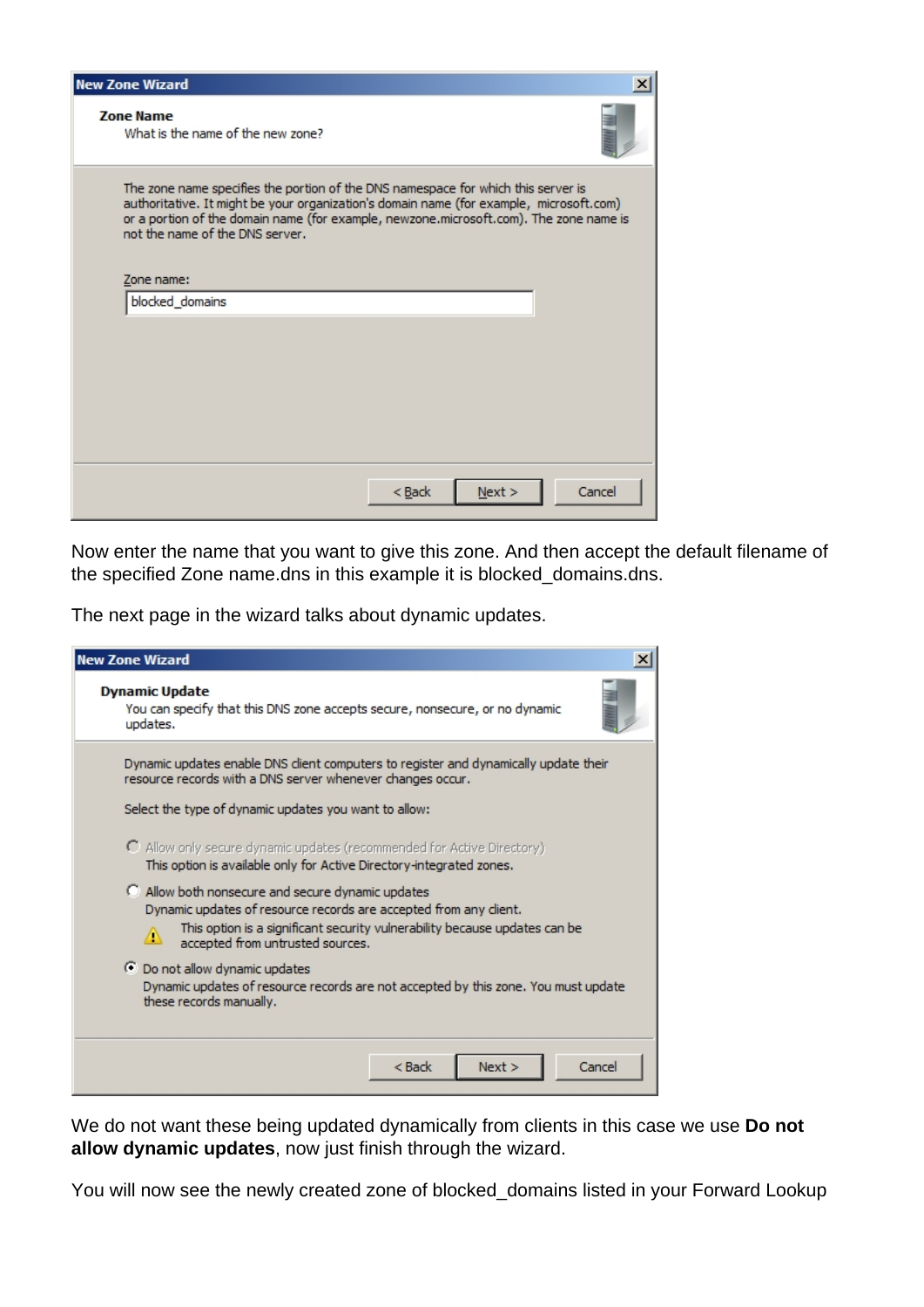Zones within the MS DNS Manager utility along with some initial configuration for the zone.



We now need to add the appropriate entries to this zone for the blacklisting of the domain and sub-domains of the blacklisted domain. As such we now add the wildcard A and AAAA records. Right click in the right pane under the blocked\_domains container and select " **New Host (A or AAAA)...**"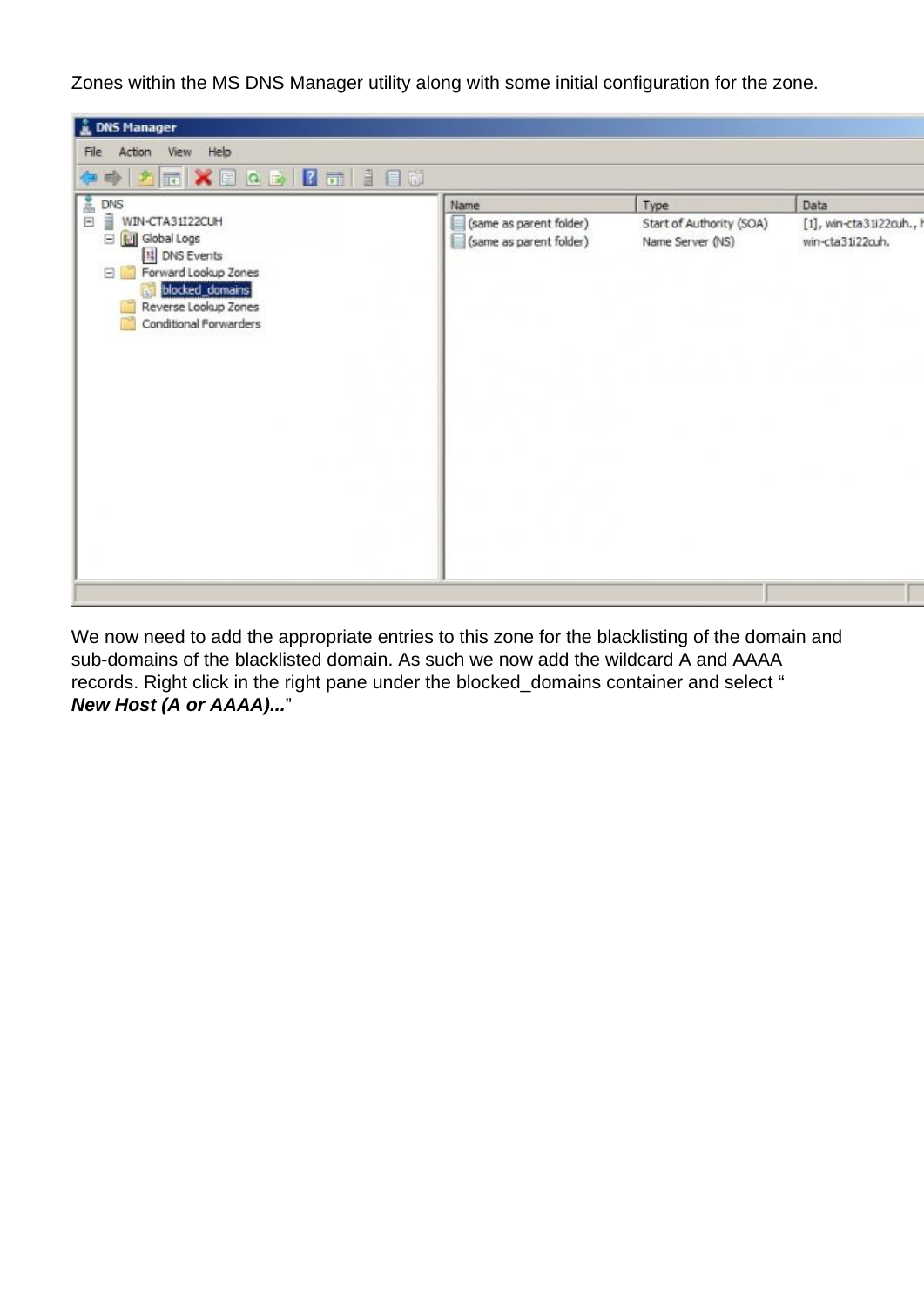

Now fill out the required information that is needed, in the example below we created both A and AAAA records. The A records are pointing to a sinkhole and the AAAA are pointing to local host.

| <b>A. DNS Manager</b><br>Help<br>View<br>File<br>Action<br>O ZEBOD ZE IEN                                                                                                                                                       |                                                                                                                                 |                                                                                                                      |                                                                                                                                                                              |
|---------------------------------------------------------------------------------------------------------------------------------------------------------------------------------------------------------------------------------|---------------------------------------------------------------------------------------------------------------------------------|----------------------------------------------------------------------------------------------------------------------|------------------------------------------------------------------------------------------------------------------------------------------------------------------------------|
| $\begin{array}{c}\n\text{DNS} \\ \hline\n\end{array}$<br>Ă<br>$\Box$<br>WIN-CTA31I22CUH<br>Global Logs<br>E<br><b>B</b> DNS Events<br>Forward Lookup Zones<br>blocked_domains<br>Reverse Lookup Zones<br>Conditional Forwarders | Name<br>(same as parent folder)<br>(same as parent folder)<br>(same as parent folder)<br>再<br>(same as parent folder)<br>u<br>۰ | Type<br>Start of Authority (SOA)<br>Name Server (NS)<br>Host (A)<br>Host (A)<br>IPv6 Host (AAAA)<br>IPv6 Host (AAAA) | Data<br>[1], win-cta31i22cuh., hostmaster.<br>win-cta31i22cuh.<br>192.168.56.200<br>192.168.56.200<br>0000:0000:0000:0000:0000:0000:000<br>0000:0000:0000:0000:0000:0000:000 |
|                                                                                                                                                                                                                                 |                                                                                                                                 |                                                                                                                      |                                                                                                                                                                              |

Now that this has now been defined we can now specify that the DNS server loads its zone data from a file rather than from the registry on first load, this will enable us to operate bulk updates.

We now need to right click the DNS server and then select Properties and select the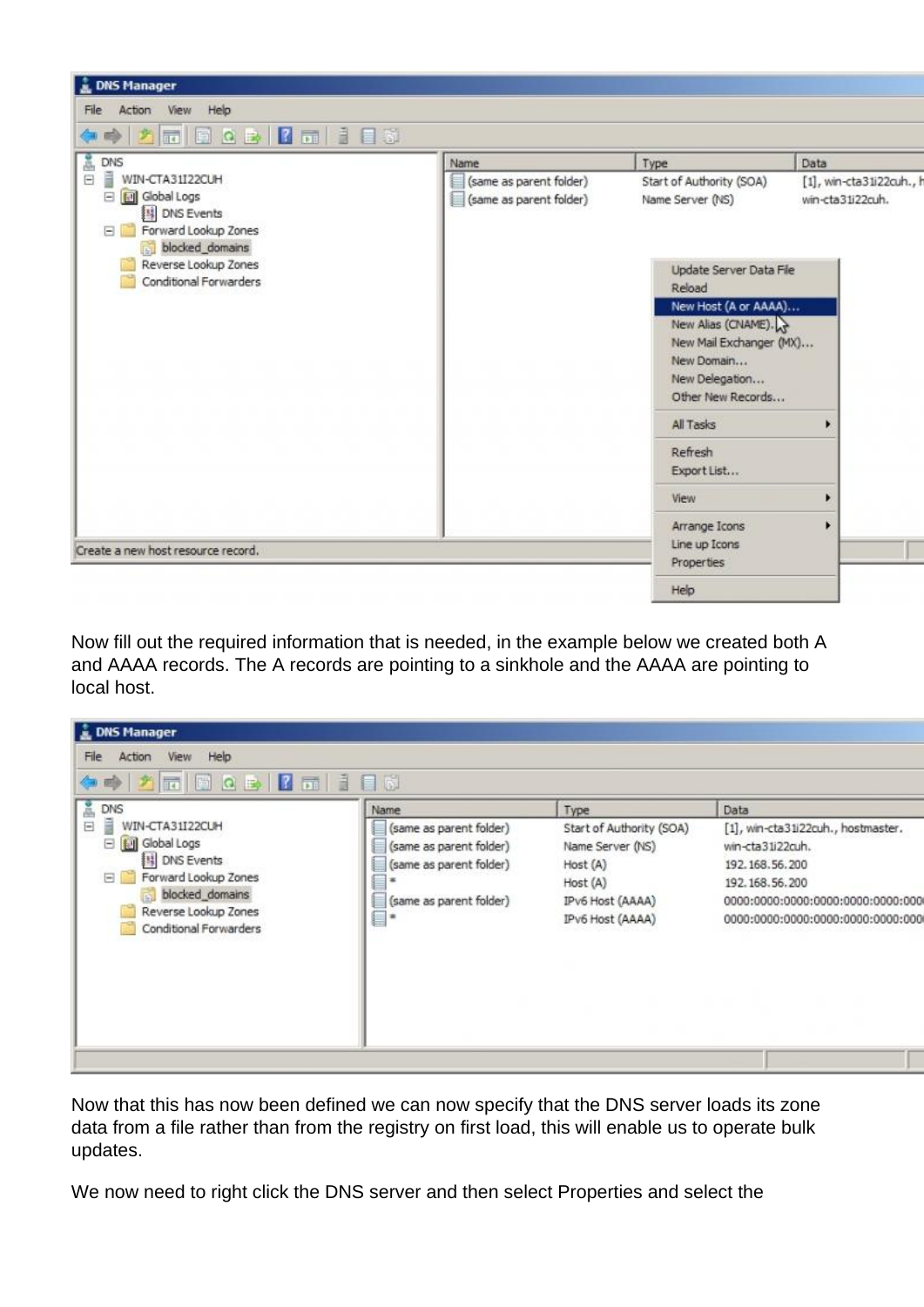Advanced tab on the DNS server Properties Window.

| <b>DNS</b><br>WIN-CTA3 | Name<br>שומכנזו                    |
|------------------------|------------------------------------|
| Global<br>$\boxminus$  | Configure a DNS Server             |
| 鬘<br>DN                | New Zone                           |
| Forwar                 | Set Aging/Scavenging for All Zones |
| blo                    | Scavenge Stale Resource Records    |
| Revers                 | Update Server Data Files           |
| Conditi                | Clear Cache                        |
|                        | Launch nslookup                    |
|                        | All Tasks                          |
|                        | Delete                             |
|                        | Refresh                            |
| opens the propertie    | Properties                         |
|                        | Help                               |

We now choose to **Load zone data on startup: from file** and then select apply.

| WIN-CTA31I22CUH Properties                                                                                                                                                                       |                                              |                                                     | $\left  \cdot \right $   |
|--------------------------------------------------------------------------------------------------------------------------------------------------------------------------------------------------|----------------------------------------------|-----------------------------------------------------|--------------------------|
| Debug Logging<br><b>Interfaces</b>                                                                                                                                                               | Event Logging<br><b>Forwarders</b>           | <b>Trust Anchors</b><br>Advanced                    | Monitoring<br>Root Hints |
| Server version number:<br>6.17601 (0x1db1)                                                                                                                                                       |                                              |                                                     |                          |
| Server options:<br><b>BIND</b> secondaries<br>Fail on load if bad zone data<br>$\nabla$ Enable round robin<br>$\overline{\mathsf{v}}$ Enable netmask ordering<br>⊽Secure cache against pollution | Disable recursion (also disables forwarders) |                                                     |                          |
| Name checking:                                                                                                                                                                                   |                                              | Multibyte (UTF8)                                    |                          |
| Load zone data on startup:                                                                                                                                                                       |                                              | From registry                                       |                          |
| Scavenging period:                                                                                                                                                                               | Enable automatic scavenging From file        | From registry<br>From Active Directory and registry |                          |
|                                                                                                                                                                                                  |                                              |                                                     | <b>Reset to Default</b>  |
|                                                                                                                                                                                                  | Cancel<br>OK                                 | Apply                                               | Help                     |

Now if we check in %SystemRoot%\System32\DNS (normally C:\Windows\System32\dns) we will see a few files blocked\_domains.dns and boot.

Blocked\_domains.dns contains the configuration for the zone we recently configured, and as you can see looks very similar to a BIND zone file if you are familiar with them.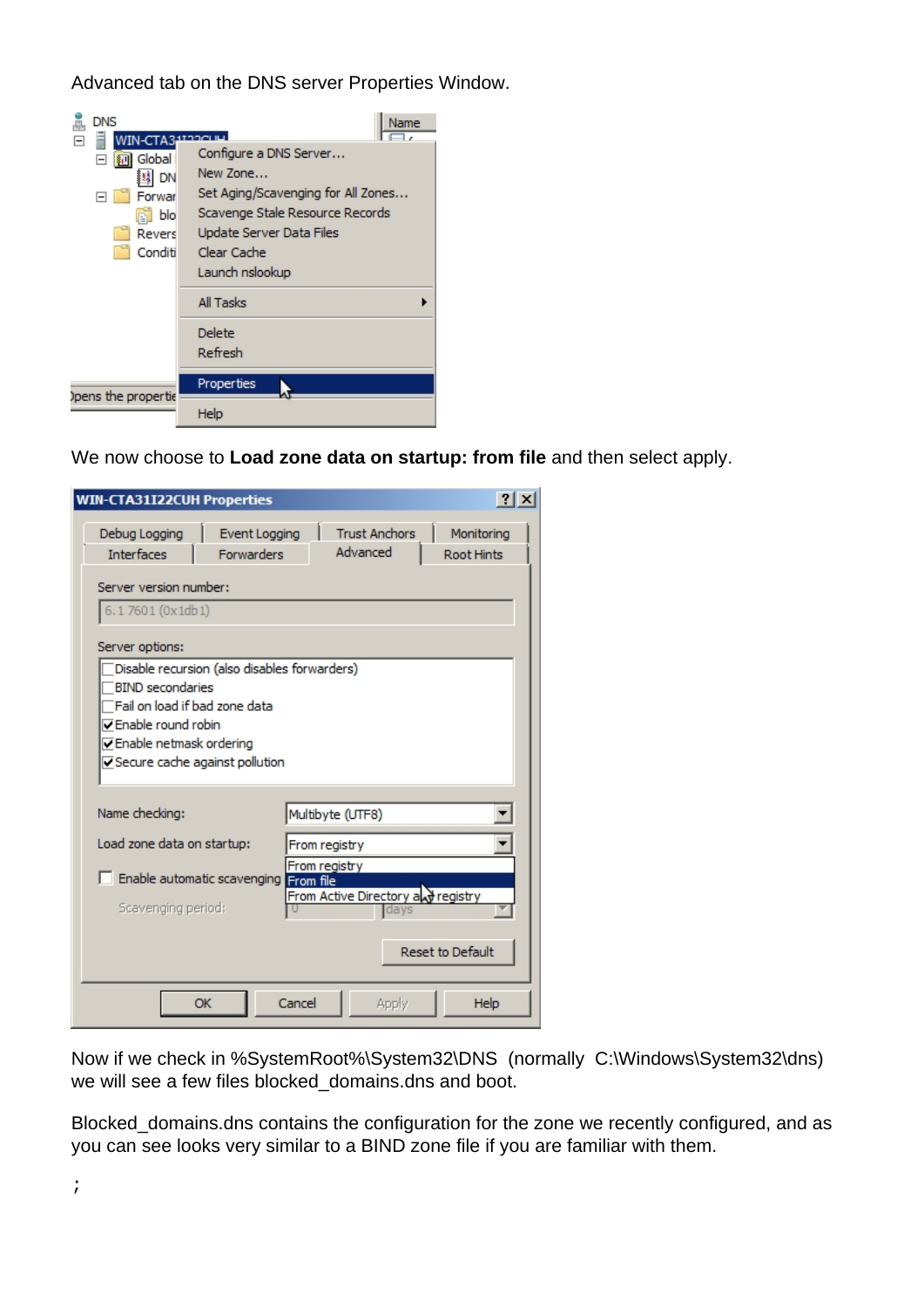; Database file blocked\_domains.dns for blocked\_domains zone. ; Zone version: 5 ; @ IN SOA win-cta31i22cuh. hostmaster. ( 5 ; serial number 900 ; refresh ; retry 86400 ; expire 3600 ) ; default TTL ;<br>; Zone NS records ; @ NS win-cta31i22cuh. ; ; Zone records ; @ A 192.168.56.200  $@$  AAAA ::1 \* A 192.168.56.200 AAAA ::1

The other file, boot is used to define the separate zones or domains. Here we can specify what domains we want to block, by stating the domain type, the domain and the appropriate zone file.

```
;
; Boot information written back by DNS server.
;
cache      .<br>primary    blocked domains     blocked d
primary blocked_domains blocked_domains.dns
```
Once we have added a few domains that we wish to block the boot file will look as follows.

```
;
; Boot information written back by DNS server.
;
cache . cache.dns
primary blocked_domains blocked_domains.dns
primary blockeddomain.com blocked_domains.dns
primary buymalwarehere.ru blocked_domains.dns
primary s23a93884skf.net blocked_domains.dns
primary almost-somedodgeybank.com blocked_domains.dns
primary google.co.uk blocked_domains.dns
```
You can now save the the file. However as the file is only read on the startup of the DNS service you will need to **restart the DNS Server service** within the server manager. Once this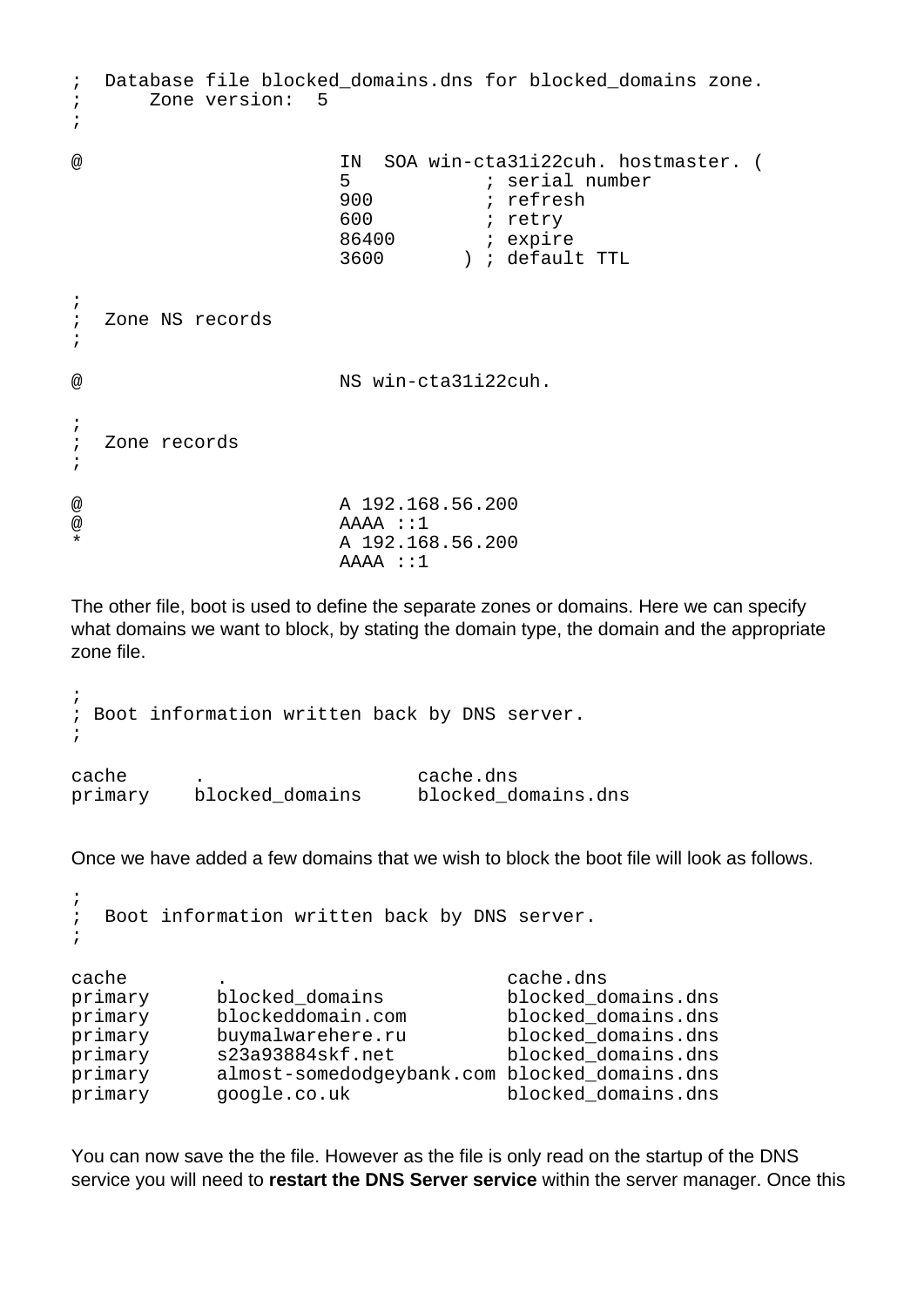has been restarted the added domains will now be within the MS DNS manager as shown below.

| <b>DNS Manager</b>                                                                                                                                                                                                                                                                                                                                                                                                                                                                                                        |                                                                                                                                                                   |                                                                                                      | $\Box$ $\Box$ $\times$                                                          |  |
|---------------------------------------------------------------------------------------------------------------------------------------------------------------------------------------------------------------------------------------------------------------------------------------------------------------------------------------------------------------------------------------------------------------------------------------------------------------------------------------------------------------------------|-------------------------------------------------------------------------------------------------------------------------------------------------------------------|------------------------------------------------------------------------------------------------------|---------------------------------------------------------------------------------|--|
| Help<br>File<br>View<br>Action<br>$\mathbf{E}$<br>屙<br>嗣<br>Ħ<br>Q<br>参<br>Ă<br><b>DNS</b><br>Ē<br>$\Box$<br>WIN-CTA31I22CUH<br>Global Logs<br>田<br>絅<br>Forward Lookup Zones<br>F<br>almost-somedodgeybank.com<br>$\overline{+}$<br>blocked_domains<br>$\overline{+}$<br>画<br>blockeddomain.com<br>$\overline{+}$<br>buymalwarehere.ru<br>$\overline{+}$<br>google.co.uk<br>$\overline{+}$<br>曺<br>s23a93884skf.net<br>$\overline{+}$<br>$\mathbb{F}$<br>Reverse Lookup Zones<br>曱<br><b>Conditional Forwarders</b><br>曱 | 同<br>目<br>Name<br>almost-somedodgeybank.com<br>ň<br>blocked_domains<br>ď<br>blockeddomain.com<br>èĬ<br>buymalwarehere.ru<br>đ<br>google.co.uk<br>s23a93884skf.net | Type<br>Standard Pri<br>Standard Pri<br>Standard Pri<br>Standard Pri<br>Standard Pri<br>Standard Pri | <b>Status</b><br>Running<br>Running<br>Running<br>Running<br>Running<br>Running |  |
|                                                                                                                                                                                                                                                                                                                                                                                                                                                                                                                           |                                                                                                                                                                   |                                                                                                      |                                                                                 |  |

From the queries below the DNS server is now acting as primary for these domains meaning that any queries it receives for these domains instead of looking them up it will respond with it's configuration.

```
888:-
:~$ dig @192.168.56.101 almost-somedodgeybank.com
; <<>> DiG 9.8.1-P1 <<>> @192.168.56.101 almost-somedodgeybank.com
; (1 server found)
;; global options: +cmd
 ; Got answer:
;; ->>HEADER<<- opcode: QUERY, status: NOERROR, id: 907
;; flags: qr aa rd ra; QUERY: 1, ANSWER: 1, AUTHORITY: 0, ADDITIONAL: 0
;; QUESTION SECTION:
;almost-somedodgeybank.com.
                                           ΙN
                                                       Α
;; ANSWER SECTION:
almost-somedodgeybank.com. 3600 IN
                                                                192.168.56.200
                                                      A and a set of the set of the set of the set of the set of the set of the set of the set of the set of the set of the set of the set of the set of the set of the set of the set of the set of the set of the set of the set o
;; Query time: 5 msec
;; SERVER: 192.168.56.101#53(192.168.56.101)
;; WHEN: Tue May 27 12:34:02 2014
;; MSG SIZE rcvd: 59
```